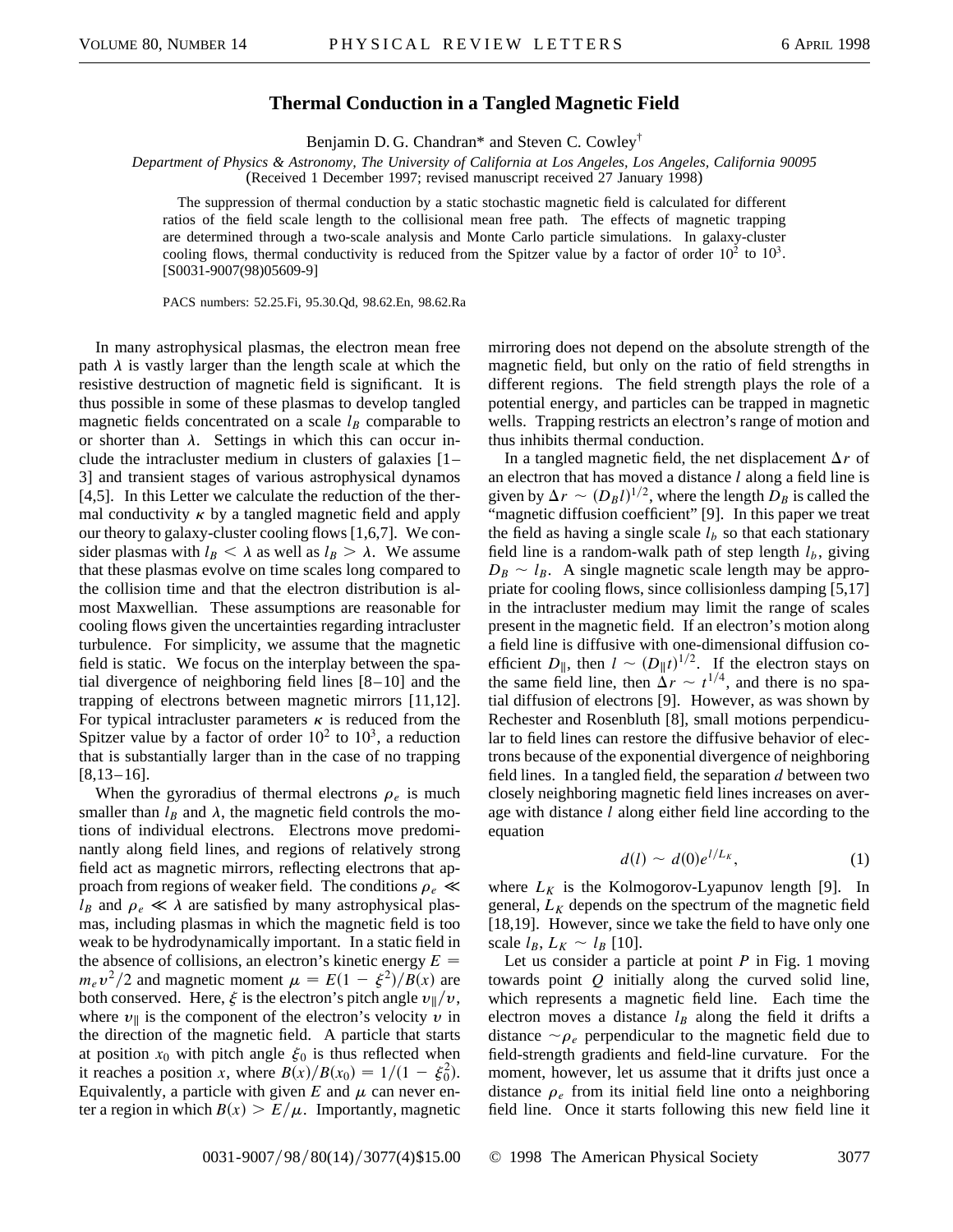

FIG. 1. The curved solid line is a tangled magnetic field line. The dashed lines are electron trajectories.

diverges from its initial field line according to Eq. (1). The electron's perpendicular distance from its initial field line will be  $\neg l_B$  after it has moved "the Rechester-Rosenbluth length"  $L_{RR}$ , where

$$
L_{\rm RR} \sim l_B \ln(l_B/\rho_e). \tag{2}
$$

Because the electron drifts continuously,  $L_{RR}$  is a slight overestimate of the distance a particle must travel to reach a perpendicular distance  $l_B$  from its initial field line. For simplicity we will ignore this small error. After the electron has moved a distance  $L_{RR}$  along the dashed line in Fig. 1 from point *P* to point *R*, its subsequent motion is not correlated with its initial field line.

In Fig. 2 we plot an idealized representation of the field strength *B* as a function of distance *l* along an electron's trajectory between points *P* and *R*. If an electron is trapped in the magnetic well between points *P* and *Q*, which are assumed to be separated by a distance less than  $L_{RR}$ , then the electron stays close to its initial field line and remains trapped between points *P* and *Q*. It is freed only when collisions make  $E/\mu$  greater than the field strength at *P* or *Q*. Perpendicular drifts free the electron only after an extremely long time: in intracluster plasma the time



FIG. 2. Simplified plot of the field strength along the dashed line connecting points *P* and *R* in Fig. 1. The horizontal dashed lines indicate typical ranges of electron motion between mirror reflections.

required is far longer than the age of the Universe. On the other hand, if an electron leaving point *P* passes by point *Q* and is reflected at point *R*, then it will not return to point *P*. Instead of retracing its path, it will drift across field lines and move along the dashed line from point *R* to point *S* in Fig. 1. After traveling a distance  $L_{RR}$  from point *R* towards point *S*, the electron's motion will become uncorrelated from its path between points *P* and *R*.

We take the thermal conductivity to be approximately equal to the spatial diffusivity of thermal electrons; a more complete theory in which we average over the thermal distribution will be presented in a separate paper. Let us write

$$
\kappa = \frac{\Delta^2}{\delta t},\tag{3}
$$

where  $\Delta^2$  is the mean-square three-dimensional displacement of a thermal electron during each statistically independent random step, and  $\delta t$  is the duration of each step. Electrons trapped between points *P* and *Q* in Fig. 1 take random steps of length  $l_B$  along the random magnetic field, but the particles retrace their steps and do not diffuse in space. In order for successive steps to be independent, a single step must be considered as a displacement of at least  $L_{RR}$  along a field line. For purposes of numerical estimates, we take the fundamental random step to be  $2L_{RR}$ . The corresponding  $\Delta^2$  is given by

$$
\Delta^2 = \left(\frac{2L_{\rm RR}}{l_B}\right) l_B^2 = 2L_{\rm RR} l_B \tag{4}
$$

since moving a distance  $2L_{RR}$  along a random field line consists of taking  $2L_{RR}/l_B$  random steps of length  $l_B$ . The value of  $\delta t$  depends upon the ratio  $l_B/\lambda$ , where  $\lambda$  is the collisional mean free path. We now turn to an estimate of  $\delta t$  for three different parameter regimes.

We first consider the collisionless limit  $(\lambda/L_{RR}) \rightarrow \infty$ . Let  $L_{trap}$  be the distance an electron travels between mirror reflections. As discussed above, electrons with  $L_{trap} <$ *L*RR do not contribute to diffusion in the absence of collisions. On the other hand, electrons with  $L_{trap} \gg L_{RR}$ stream freely along the magnetic field, traveling a distance  $2L_{RR}$  in a time of roughly  $2L_{RR}/v_T$ , where  $v_T$  is the electron thermal speed. One can thus estimate the thermal conductivity from Eq. (3) as

$$
\kappa = f_{\text{passing}} \, v_T l_B \,, \tag{5}
$$

where  $f_{\text{passing}}$  is the fraction of particles with  $L_{\text{trap}} >$  $2L_{RR}$ . We will present a more accurate estimate in more detail in a separate paper, along with calculations of  $f_{\text{passing}}$  as a function of  $L_{\text{RR}}/l_B$  for different probability distributions of the random magnetic field. Equation (5) may be relevant to the spatial diffusion of cosmic rays that are only weakly scattered by small-scale magnetic turbulence.

In the semicollisional limit  $l_B \ll \lambda \ll 2L_{RR}$ , which is more relevant to cooling flows, the time  $\delta t$  required for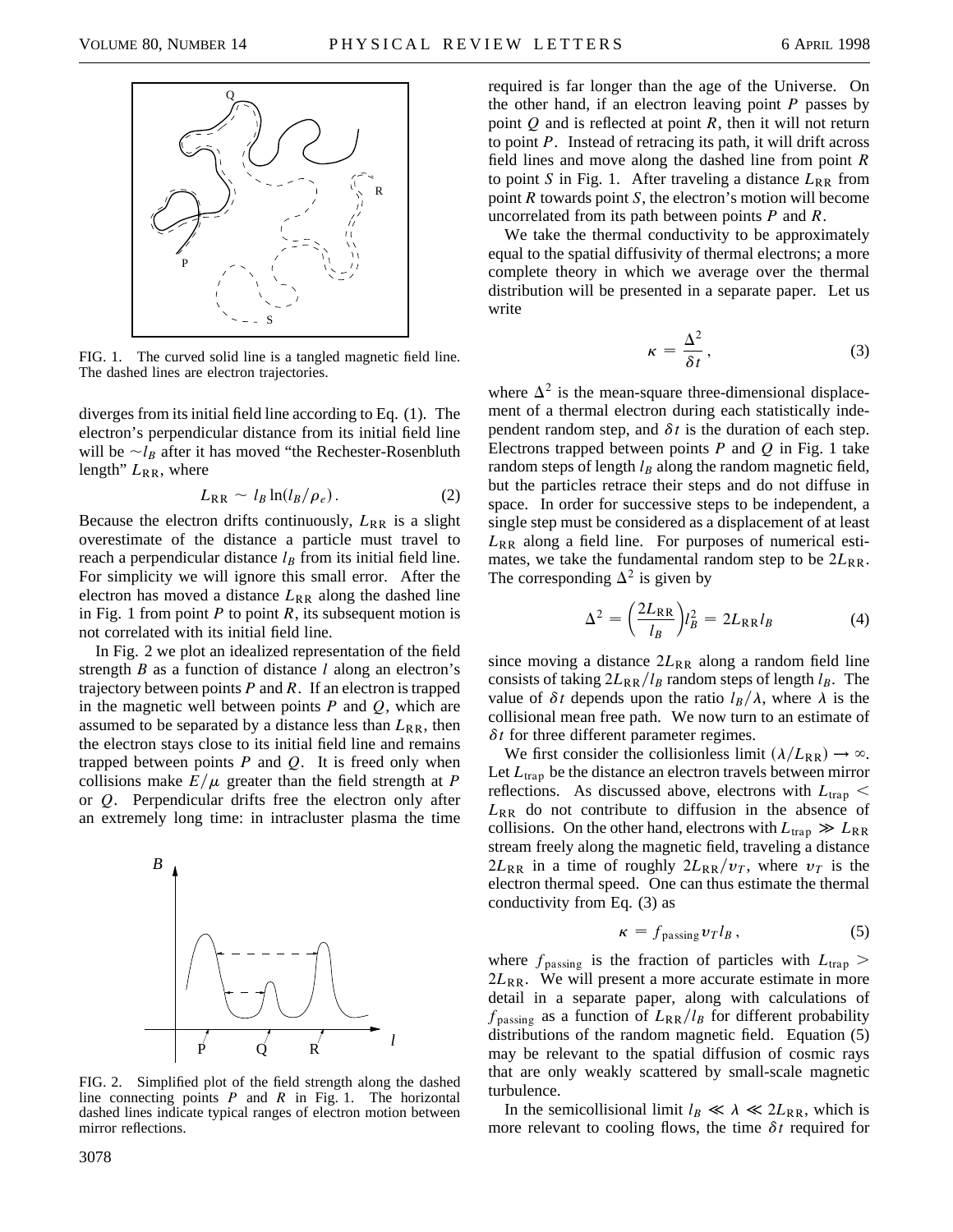an electron to travel a distance  $2L_{RR}$  along the field is given by the relation  $(2L_{RR})^2 = 2D_{\parallel}\delta t$ . We treat parallel diffusion with the kinetic equation

$$
\frac{\partial f}{\partial t} + \xi v_T \frac{\partial f}{\partial l} - \frac{(1 - \xi^2)v_T}{2} \frac{d \ln B}{dl} \frac{\partial f}{\partial \xi}
$$

$$
= \frac{\nu}{2} \frac{\partial}{\partial \xi} \left[ (1 - \xi^2) \frac{\partial f}{\partial \xi} \right], \qquad (6)
$$

where *l* is distance along a field line and  $\nu$  is the collision frequency [11,20]. Here we have assumed that collisions change only an electron's pitch angle  $\xi$  and that all the electrons move at the thermal speed. An ambipolar electric potential [not included in Eq. (6)] is set up to maintain charge neutrality and prevent the appearance of overwhelming currents. When  $l_B \ll f/|\partial f/\partial l|$ , this potential has a moderate effect on the heat flux but is too weak to significantly influence single-particle motion or the approximate value of  $\kappa$  given by Eq. (3). We will present calculations including the parallel electric field elsewhere. For constant *B*,  $D_{\parallel} = v_T \lambda/3$ , where  $\lambda = v_T/v$ . For nonconstant *B*, we write  $D_{\parallel} = \theta v_T \lambda/3$ , where  $\theta$  is the fractional reduction of the parallel diffusivity due to magnetic trapping. Equation (3) can thus be rewritten

$$
\kappa = v_T \lambda \theta \frac{l_B}{3L_{\rm RR}}.\tag{7}
$$

This is the collisional formula of Rechester and Rosenbluth [8] modified by the mirror-trapping factor  $\theta$ .

In the magnetized collisional limit  $\rho_e \ll \lambda \ll l_B$  $L_{RR}$  there are no trapped particles, and Eq. (7) with  $\theta = 1$  applies. For completeness, we note that in the nonmagnetized collisional limit  $\lambda < \rho_e$  electrons do not follow field lines, and  $\kappa$  is not given by Eq. (7) but instead approaches the Spitzer value.

As a first step towards determining  $\theta$  in Eq. (7), we consider the idealized case in which  $B(l) = B_0[1 +$  $\alpha \sin(l/l_B)$  for  $\alpha \in (0, 1)$ . We solve Eq. (6) with an asymptotic expansion in  $\epsilon = l_B/\lambda$  and a two-scale approximation in which  $f = f(l, R)$ , where  $R = l/\epsilon^2$ . The distribution function to lowest order in  $\epsilon$ , denoted  $f_0$ , satisfies  $\partial f_0 / \partial \xi = 0$  and  $\partial f_0 / \partial l = 0$ . Parallel flux is driven by  $\partial f_0/\partial R$ . To lowest order in  $\epsilon$ ,

$$
\theta = \frac{3}{4\langle 1/g \rangle} \int_0^{1/(1+\alpha)} dw \int_w^{1/(1+\alpha)} dz \frac{1}{\langle \sqrt{1-zg}/g \rangle},\tag{8}
$$

where  $g \equiv B(l)/B_0$  and the angled brackets denote an average over *l*. Equation (8) is plotted in Fig. 3. A different result for the reduction of  $D_{\parallel}$  for infinitesimal  $\alpha$ has been obtained through a different method by Klepach and Ptuskin [11].

Also shown in Fig. 3 are results from Monte Carlo particle simulations of Eq. (6) for the same periodic magnetic field strength. We treat the Lorentz collision operator with the method of Shanny *et al.* [21]. Each simulation follows  $10<sup>4</sup>$  particles of identical kinetic energy for 20 collision times, and  $\lambda$  is chosen to be  $2\pi \times 10^3 l_B$ .



FIG. 3. The reduction factor  $\theta$  of  $D_{\parallel}$  when  $B(l) = B_0[1 +$  $\alpha$  sin(*l*/*l<sub>B</sub>*)], where *l* is distance along a field line, and  $l_B \ll \lambda$ .

For  $B(l) = B_0[1 + \alpha \sin(l/l_B)]$ , electrons with  $E/\mu <$  $1 + \alpha$  are trapped in magnetic wells until freed by collisions. These electrons bounce between reflection points on a time scale much shorter than the collision time and to lowest order in  $\epsilon$  contribute nothing to diffusion along the field. Electrons with  $E/\mu > 1 + \alpha$  do contribute to diffusion, and there is a boundary layer at  $E/\mu = 1/(1 +$  $\alpha$ ). The distribution function  $f(l, \mu)$  is continuous across this boundary layer, but the derivative  $\partial f/\partial \mu$  undergoes a finite jump. We will describe the boundary-layer structure in detail elsewhere.

When  $\alpha = 1 - \delta$  with  $\delta \ll 1$ , Eq. (8) yields  $\theta =$  $3\delta/16$  to lowest order in  $\delta$ . The large reduction in  $D_{\parallel}$ when  $\alpha \rightarrow 1$  reflects the important role of regions of small magnetic field. At any given point, only particles with  $\xi > \sqrt{1 - B(l)/B_{\text{max}}}$  are able to pass over the regions of maximum field strength  $B_{\text{max}}$  without reflection. In regions of small *B*, the width in  $\xi$  space of this "passing layer" is small, and collisions more easily scatter particles out of the passing layer. As a result, an electron that is not initially trapped needs to travel only a fraction of its mean free path  $\lambda$  before collisions scatter it onto a trapped trajectory in the  $l-\xi$  plane. Even if the electron quickly scatters back onto a passing trajectory, its direction of motion along the field is randomized if it stays in the well for at least one bounce time. Thus, not only does the magnetic well prevent trapped particles from participating in diffusion, but it reduces the parallel diffusivity of passing particles as well.

When the magnetic field is random, an analytic treatment is difficult because for some electrons  $L_{\text{trap}} < \lambda$ while for others  $L_{trap} > \lambda$ . We treat parallel diffusion in a random field with the use of Monte Carlo particle